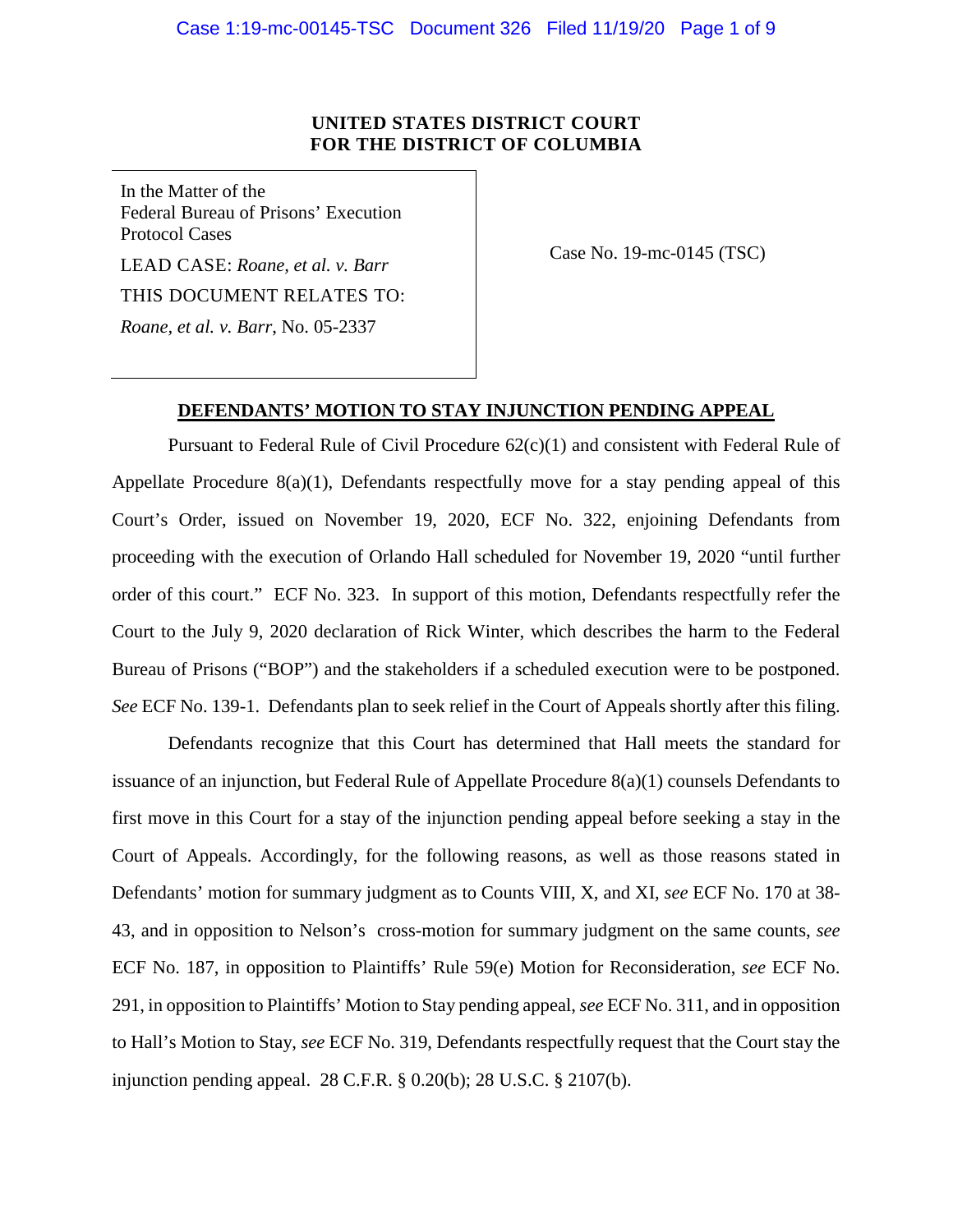#### **STANDARD OF REVIEW**

Federal Rule of Civil Procedure 62(c) provides in relevant part: "When an appeal is taken from an interlocutory or final judgment granting . . . an injunction, the court in its discretion may suspend . . . an injunction" during the pendency of the appeal. District courts considering a motion for such a stay consider the same factors as those governing a motion for a preliminary injunction:  $(1)$  whether the stay applicant has made a strong showing that he is likely to succeed on the merits; (2) whether the applicant will be irreparably injured absent a stay; (3) whether issuance of the stay will substantially injure the other parties interested in the proceeding; and (4) where the public interest lies." *Hilton v. Braunskill*, 481 U.S. 770, 776 (1987). Before seeking a stay from the Court of Appeals, a party must ordinarily move first in the District Court for an order suspending an injunction pending appeal. Fed. R. App. P. 8(a).

#### **ARGUMENT**

## **I. DEFENDANTS ARE LIKELY TO SUCCEED ON THE MERITS OF THEIR APPEAL OF THIS COURT'S INJUNCTION**

Defendants are likely to succeed on the merits of their appeal of this Court's injunction. This Court issued an injunction in favor of Hall after *tentatively* concluding that he has "a substantial possibility of success on the merits" in light of the D.C. Circuit's decision yesterday, which purportedly "fundamentally changed the law upon which this court relied in making its factual finding." Mem. Op. at 7 (referencing *In the Matter of the Fed. Bureau of Prisons' Execution Protocol Case*, No. 20-539 at 22 (D.C. Cir. Nov. 18, 2020) (D.C. Cir. Op.")). This was in error given that *Dunn v. McNabb*, 138 S. Ct. 369 (2017), clearly prohibits courts from entering injunctions to reconsider their factual findings.

Further, Defendants respectfully disagree with this Court's tentative conclusion for the reasons set forth in Defendants' numerous filings on Plaintiffs' FDCA claims and in light of the testimony the Court received during the evidentiary hearing the Court held on September 18 and 19, 2020. *See* ECF Nos. 170 at 38-43, and 187.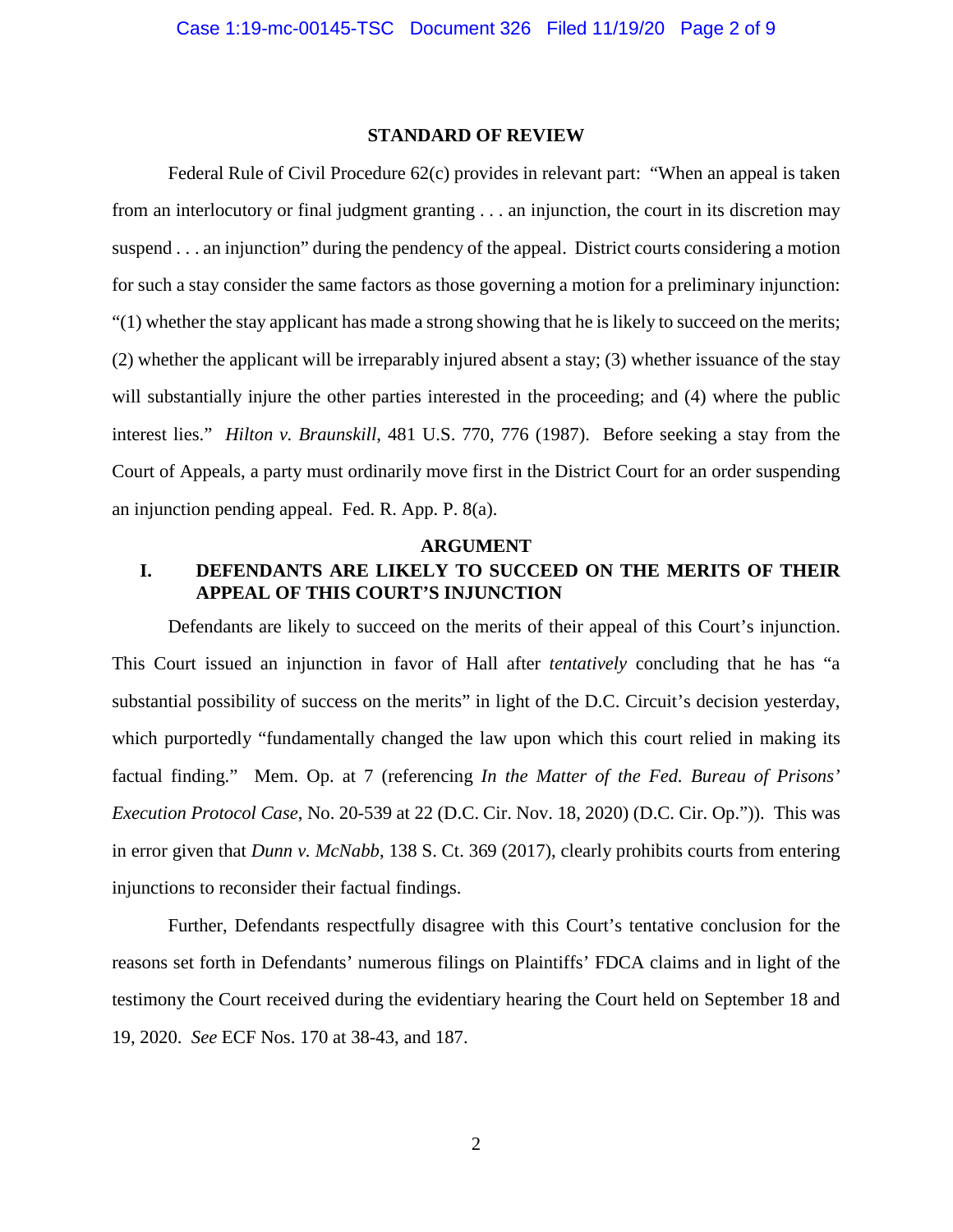### Case 1:19-mc-00145-TSC Document 326 Filed 11/19/20 Page 3 of 9

Specifically, the Court's rationale for granting this preliminary injunction again runs afoul of the Supreme Court's order vacating this Court's prior preliminary injunction on the same grounds. The Court's current analysis is little different than the rationale upon which it based its prior preliminary injunction on the same FDCA claim in July. *Cf*. ECF No. 145. Yet, the Supreme Court vacated the Court's decision without a single dissent. Nevertheless, the Court, in entering a permanent injunction in favor of Hall, has once again refused to "interpret the Supreme Court's vacatur as an indication of how this court should resolve the dispute on the merits." ECF No. 213 at 8. But given that the Court's decision is based on the same grounds that it identified in granting the preliminary injunction, it is likely, if not inevitable, that the Supreme Court will vacate the Court's preliminary injunction on the same record. As such, Defendants are likely to succeed on the merits of their appeal of this Court's injunction.

Defendants also respectfully submit that the Court was wrong to conclude that there has been a substantial change in the law that permits a departure from the mandate rule. All the D.C. Circuit said in relation to the plaintiffs' Eighth Amendment claim was that it could survive a Rule 12(b)(6) motion. But the Court of Appeals made clear that "whether the complaint contains the necessary factual allegations to state a legal claim for relief . . . is a far distant inquiry from . . . a request that a court take the extraordinary step of affirmatively proscribing a party's behavior before adjudicating its rights." D.C. Cir. Op. at 18-19. In fact, the Court of Appeals explicitly *affirmed* this Court's prior ruling that plaintiffs are not likely to suffer irreparable harm in relation to their FDCA claim. The D.C. Circuit stated in no uncertain terms that Plaintiffs had not identified before the district court or this court any other type of irreparable harm that would likely be suffered due to the unprescribed use of pentobarbital. D.C. Cir. Op. at 25. Thus, if anything, the D.C. Circuit's opinion compels the Court to reject Hall's request for a stay, and the Court erred by favoring Judge Pillard's dissent over the majority's holdings.

Moreover, as this Court previously noted in denying Plaintiffs an injunction on their FDCA claim, there is nothing in the record that suggests that the lack of a prescription could itself cause injury sufficient to justify an injunction. ECF No. 261 at 36. The Court notes that the D.C. Circuit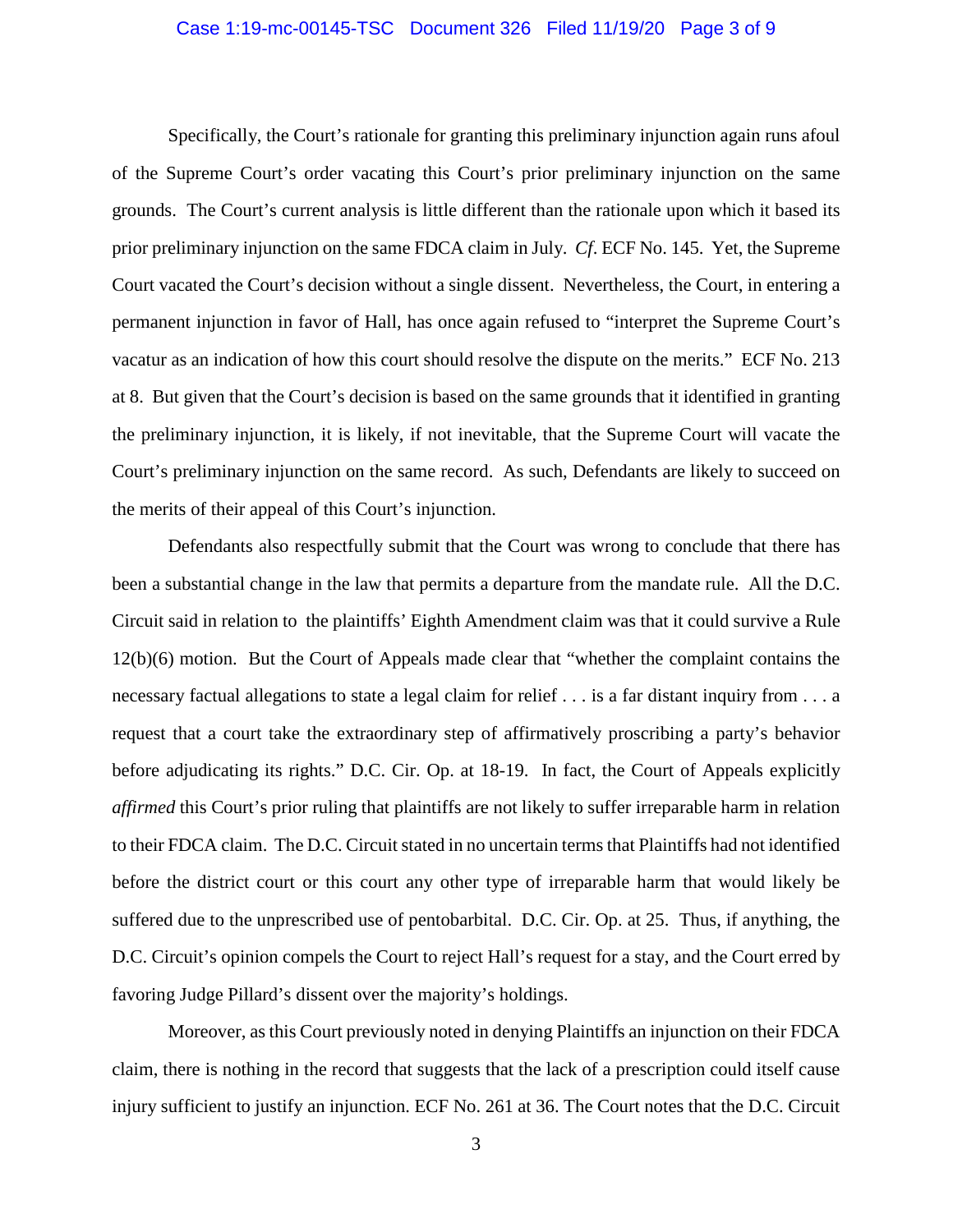neither adopted nor rejected this reasoning, ECF No. 322 n.2, and it remains an independent reason why Hall is not likely to succeed on the merits, and the Court may not grant a stay in light of that impediment to his FDCA claim. *See Dunn v. McNabb*, 138 S. Ct. 369 (2017).

# **II. THE BALANCE OF HARMS WEIGHS IN FAVOR OF ENTRY OF A STAY OF THE INJUNCTION**

This Court entered its injunction after concluding that the government "has not shown that it would be significantly burdened by staying federal executions until it can secure a valid prescription." ECF No. 322 at 9. Defendants respectfully disagree. The basis of the injunction is that Hall cannot be executed under the federal protocol unless BOP obtains a prescription for the lethal agent. But the Court has not held that executing plaintiffs without a prescription would violate the Eighth Amendment or any substantive right. Thus, Plaintiffs' asserted harm amounts exclusively to the violation of the FDCA, which does not create any real-world harm in this context, and accordingly cannot support an injunction—particularly at this late date. *Cf. Winter v. NRDC*, 555 U.S. 7, 32-33 (2008) (vacating injunction in part because, while respondents alleged harm to marine life, their "ultimate legal claim" required only preparation of an environmental impact statement, not cessation of the allegedly harmful conduct); *Execution Protocol Cases*, 955 F.3d at 126-129 (Katsas, J., concurring) (concluding that the first injunction in this case should have been vacated on equitable considerations even apart from the merits).

The Supreme Court has repeatedly, including in this very case, warned against the issuance of eleventh hour injunctions such as this. *See Lee v. Barr*, 20A8 at 3, 591 U.S. \_\_ (2020). It has recognized the Government and the victims' compelling interest in the timely enforcement of a death sentence. *See Calderon v. Thompson*, 523 U.S. 538, 556 (1998); *Gomez v. U.S. Dist. Court for N. Dist. of Cal.*, 503 U.S. 653, 654 (1992); *see also Bucklew v. Precythe*, 139 S. Ct. 1112, 1134 (2019) ("The people of Missouri, the surviving victims of [the condemned inmate's] crimes, and others like them deserve better. Even the principal dissent acknowledges that the long delays that now typically occur between the time an offender is sentenced to death and his execution are excessive.") (citation omitted from parenthetical). Indeed, in this very case, Judge Katsas has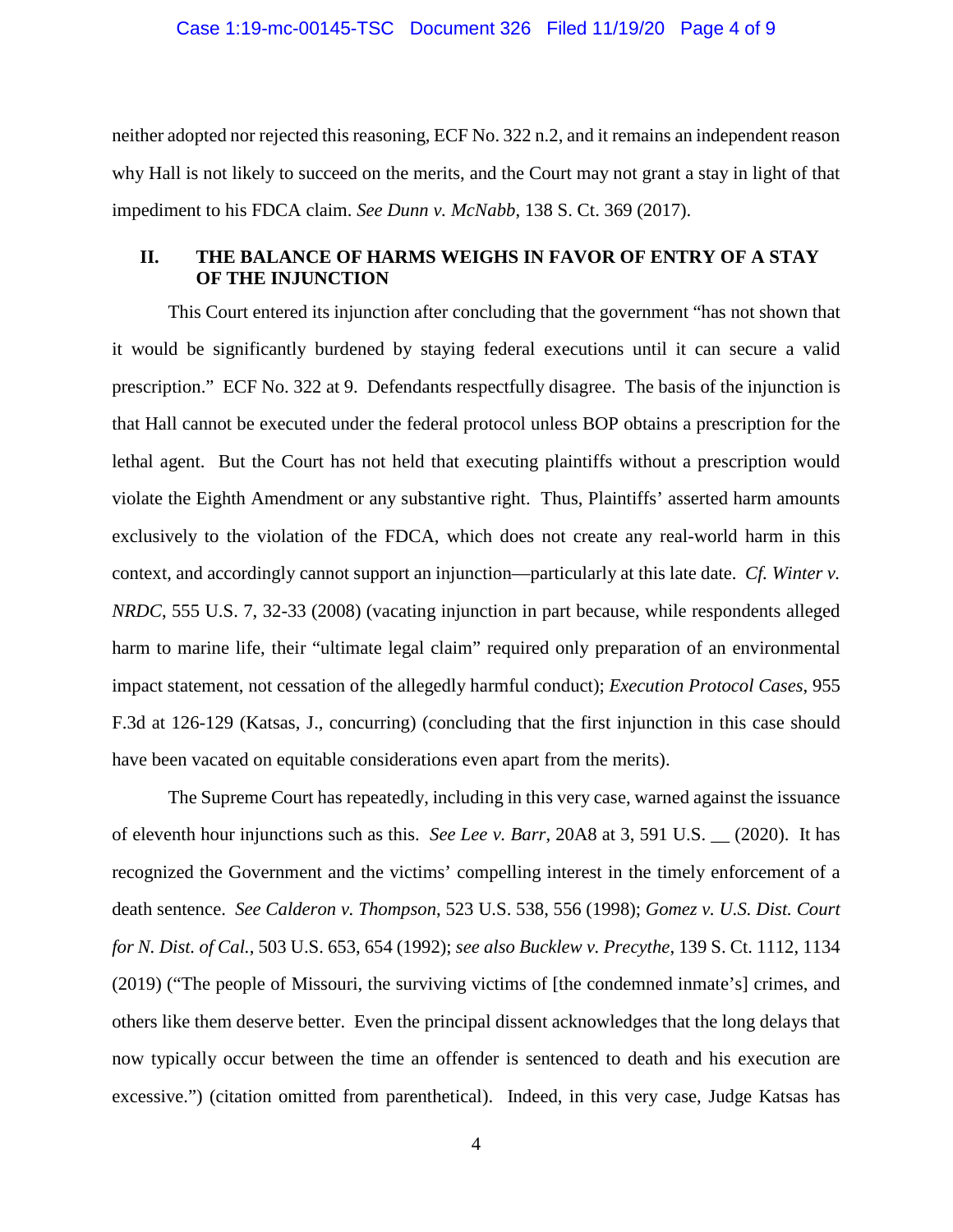### Case 1:19-mc-00145-TSC Document 326 Filed 11/19/20 Page 5 of 9

found that this Court "failed to recognize the important governmental and public interest in the timely implementation of capital punishment." *In re Execution Protocol Cases*, 955 F.3d at 126 (Katsas, J., concurring). This is particularly the case here, where the Court has revisited its prior findings and issued a stay of execution only two-and-a-half hours before that execution is scheduled to go forward. If the limitation on last-minute reprieves to extreme exceptions means anything at all, it means that the court shouldn't grant a stay hours before the execution by reconsidering factual findings that the court of appeals affirmed the day before.

Further, as Mr. Winter explained in his declaration, each execution requires significant advanced planning and coordination, including the "activation of the execution team, which consists of approximately 40 BOP staff members," *see* ECF No. 139-1 ¶ 5; the mobilization of approximately 100 BOP staff at the Federal Correctional Complex at Terre Haute ("FCC Terre Haute") to serve as institution security and support during the execution, *id.* ¶ 8; the synchronization of the schedules of BOP contractors who must set aside their own personal and work-related matters for each execution, *id*. ¶ 6; the coordination of security measures with federal, state, and local law enforcement agencies, *id*. ¶ 7; the arrangement of travel and lodging for any victims' family members who have committed to witnessing the execution, *id*. ¶ 11; as well as the participation of approximately 50 additional BOP personnel from specialized teams, such as Special Operations Response Teams and Disturbance Control Teams, who will need to travel to FCC Terre Haute from other BOP institutions, *id.* ¶ 10. These preparations cannot easily be undone; "[a]ny adjustment to the execution dates would require significant planning and coordination such as that which already has been undertaken by BOP to date." *Id*. ¶ 12. This is particularly the case now that all of those efforts have already been mobilized and employed to execute Hall imminently. Accordingly, beyond the Government's strong interest in proceeding with the criminal judgment, operational considerations surrounding the planned executions lend further support in favor of a stay.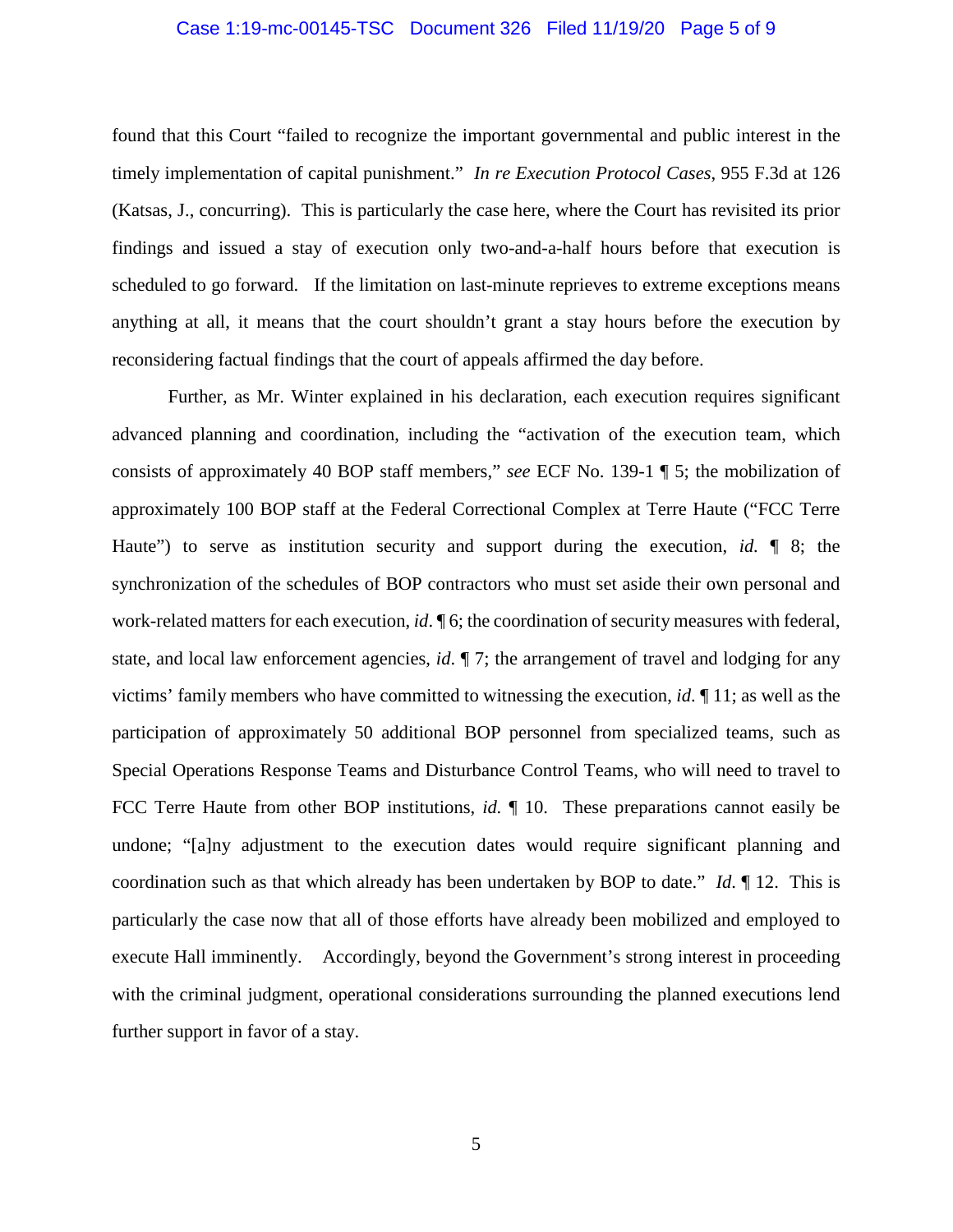### **CONCLUSION**

For the foregoing reasons, Defendants respectfully request that this Court stay its injunction pending Defendants' appeal of this Court's November 19, 2020 Order enjoining Defendants from proceeding with the execution of Hall.

Respectfully submitted,

JEFFREY BOSSERT CLARK Acting Assistant Attorney General

JEAN LIN Special Litigation Counsel

JONATHAN KOSSAK, D.C. Bar #991478 CRISTEN C. HANDLEY, MO Bar #69114 BRADLEY P. HUMPHREYS, D.C. Bar #988057 Trial Attorneys Federal Programs Branch Civil Division, Department of Justice 1100 L Street, N.W. Washington, District of Columbia 20005 (202) 514-3716 jean.lin@usdoj.gov jonathan.kossak@usdoj.gov christen.handley@usdoj.gov bradley.humphreys@usdoj.gov

MICHAEL R. SHERWIN Acting United States Attorney

DANIEL F. VAN HORN, D.C. Bar #924092 Chief, Civil Division

By: /s/ Johnny Walker JOHNNY H. WALKER, D.C. Bar #991325 Assistant United States Attorney 555 4th Street, N.W. Washington, District of Columbia 20530 Telephone: 202 252 2575 Email: johnny.walker@usdoj.gov

*Counsel for Defendants*

Dated: November 19, 2020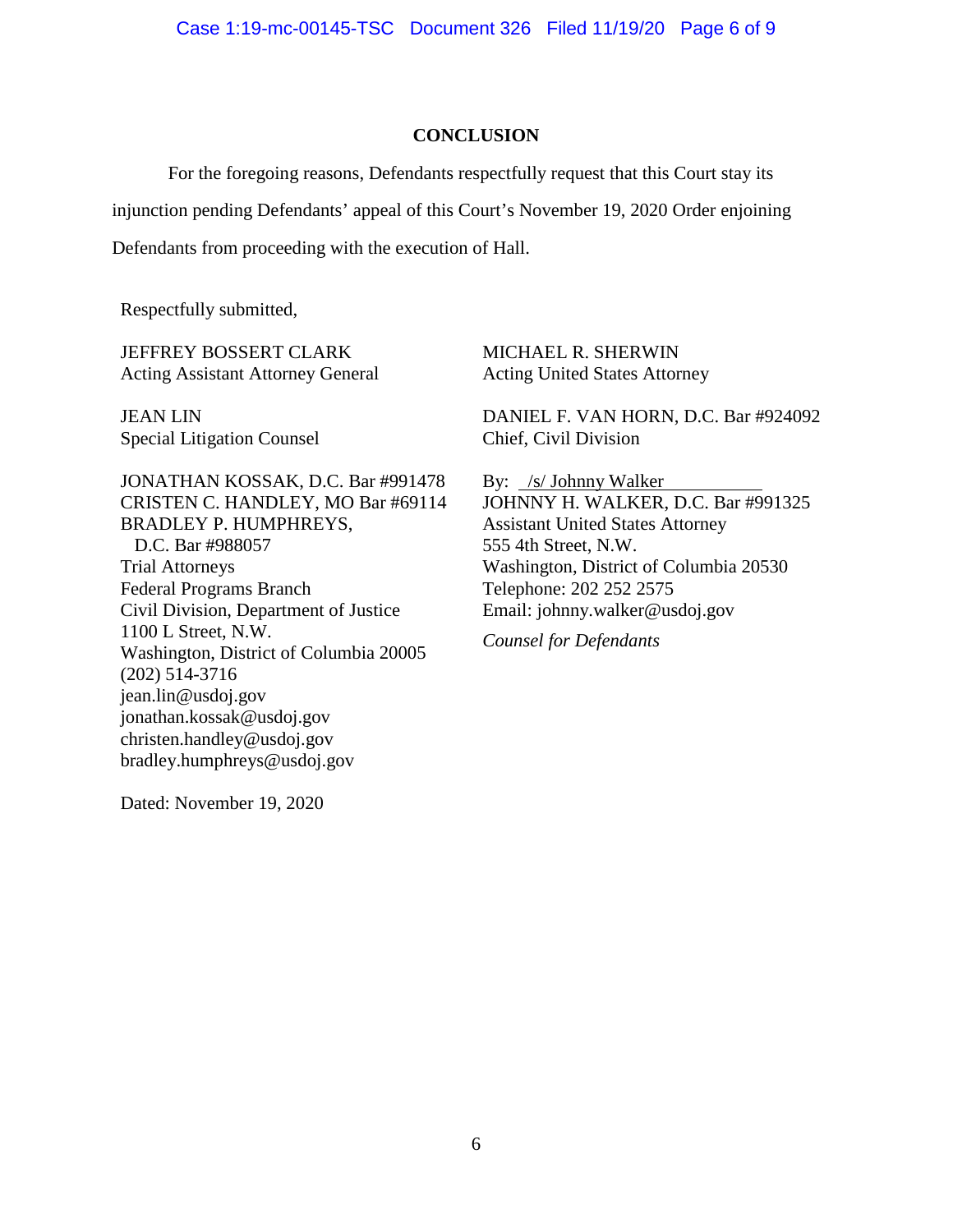# **CERTIFICATE OF SERVICE**

I hereby certify that on November 19, 2020, I caused a true and correct copy of foregoing

to be served on all following counsel of record via the Court's CM/ECF system.

Joshua C. Toll King & Spalding LLP (202) 737-8616 [jtoll@kslaw.com](mailto:jtoll@kslaw.com)

Margaret O'Donnell (502) 320-1837 mod@dcr.net

*Counsel for Plaintiff Anthony Battle*

Ginger D. Anders Jonathan S. Meltzer Brendan Gants Munger, Tolles & Olson LLP (202) 220-1100 ginger.anders@mto.com

*Counsel for Plaintiff Brandon Bernard*

Alex Kursman Shawn Nolan Federal Community Defender Office, E.D. Pa. (215) 928-0520 alex\_kursman@fd.org shawn\_nolan@fd.org

*Counsel for Plaintiff Alfred Bourgeois*

Scott W. Braden Arkansas Federal Defender Office (501) 324-6114 [Scott\\_Braden@fd.org](mailto:Scott_Braden@fd.org)

Jennifer Ying Andrew Moshos Morris, Nichols, Arsht & Tunnell LLP (302) 658-9300 [jying@mnat.com](mailto:jying@mnat.com) [amoshos@mnat.com](mailto:amoshos@mnat.com)

*Counsel for Plaintiff Norris G. Holder, Jr.*

Joseph Luby Federal Community Defender Office, E.D. Pa. (215) 928-0520 joseph\_luby@fd.org

*Counsel for Plaintiff Chadrick Fulks*

Amy Lentz Steptoe & Johnson, LLP (202) 429.1320 alentz@stepoe.com

*Counsel for Plaintiff Orlando Hall*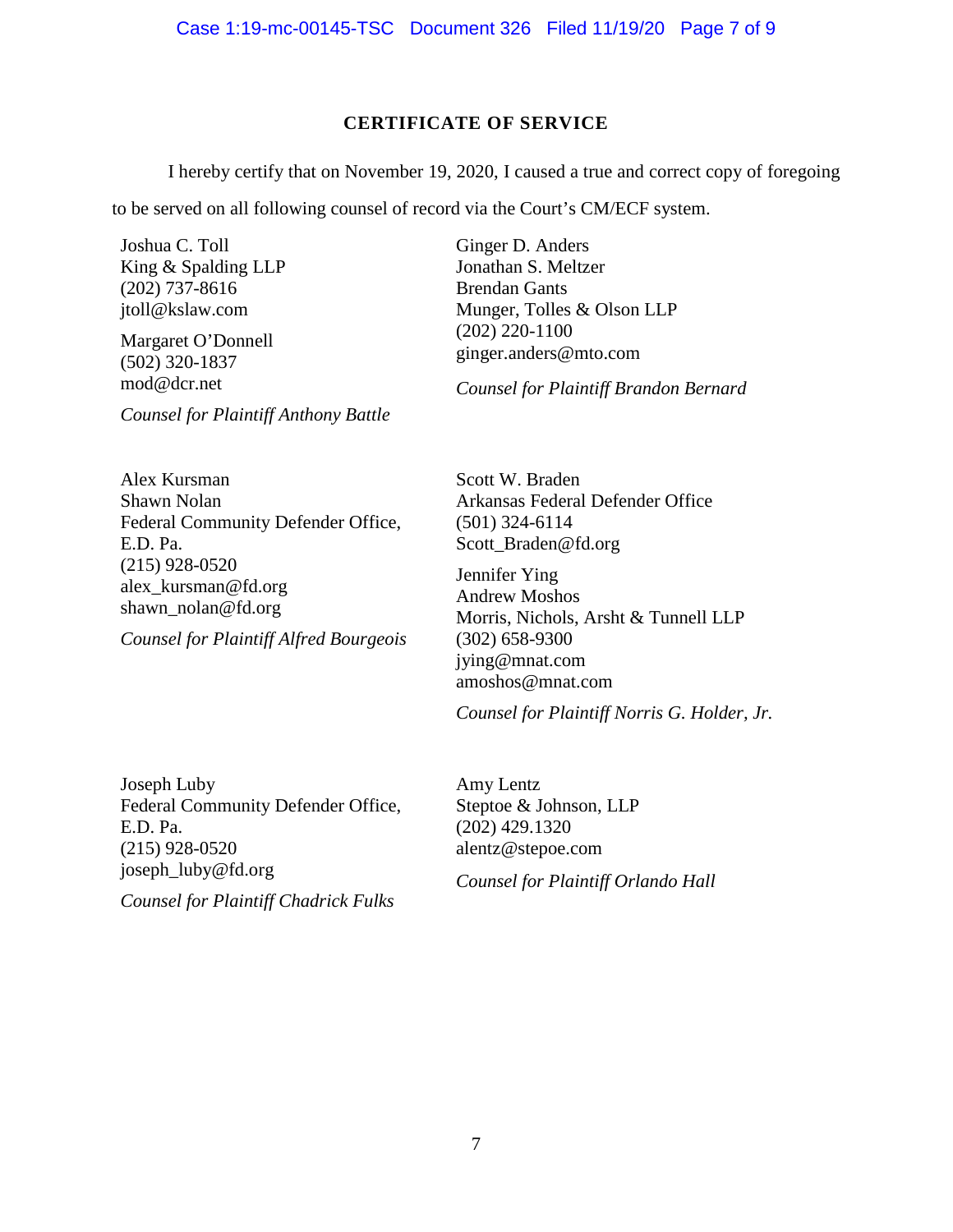Shawn Nolan Federal Community Defender Office, E.D. Pa. (215) 928-0520 [shawn\\_nolan@fd.org](mailto:shawn_nolan@fd.org)

*Counsel for Plaintiff Dustin Higgs*

Jon Jeffress KaiserDillon PLLC (202) 640-2850 [jjeffress@kaiserdillon.com](mailto:jjeffress@kaiserdillon.com)

Timothy Kane Shawn Nolan Federal Community Defender Office, E.D. Pa. (215) 928-0520 timothy\_kane@fd.org [shawn\\_nolan@fd.org](mailto:shawn_nolan@fd.org)

Gregory S. Smith (202) 460-3381 gregsmithlaw@verizon.net

*Counsel for Plaintiff William LeCroy*

Donald P. Salzman Charles F. Walker Steven M. Albertson Skadden, Arps, Slate, Meagher & Flom LLP (202) 371-7983 [donald.salzman@skadden.com](mailto:donald.salzman@skadden.com)

*Counsel for Plaintiff Corey Johnson*

*Counsel for Plaintiff Dustin Lee Honken*

David S. Victorson Hogan Lovells US LLP (202) 637-5600 [david.victorson@hoganlovells.com](mailto:david.victorson@hoganlovells.com)

Pieter Van Tol Hogan Lovells US LLP (212) 918-3000 [pieter.vantol@hoganlovells.com](mailto:pieter.vantol@hoganlovells.com)

*Counsel for Plaintiff Daniel Lewis Lee*

Shawn Nolan Federal Community Defender Office, E.D. Pa. (215) 928-0528 [shawn\\_nolan@fd.org](mailto:shawn_nolan@fd.org)

Gary E. Proctor Law Offices of Gary E. Proctor, LLC (410) 444-1500 garyeproctor@gmail.com

*Counsel for Plaintiff Jeffrey Paul*